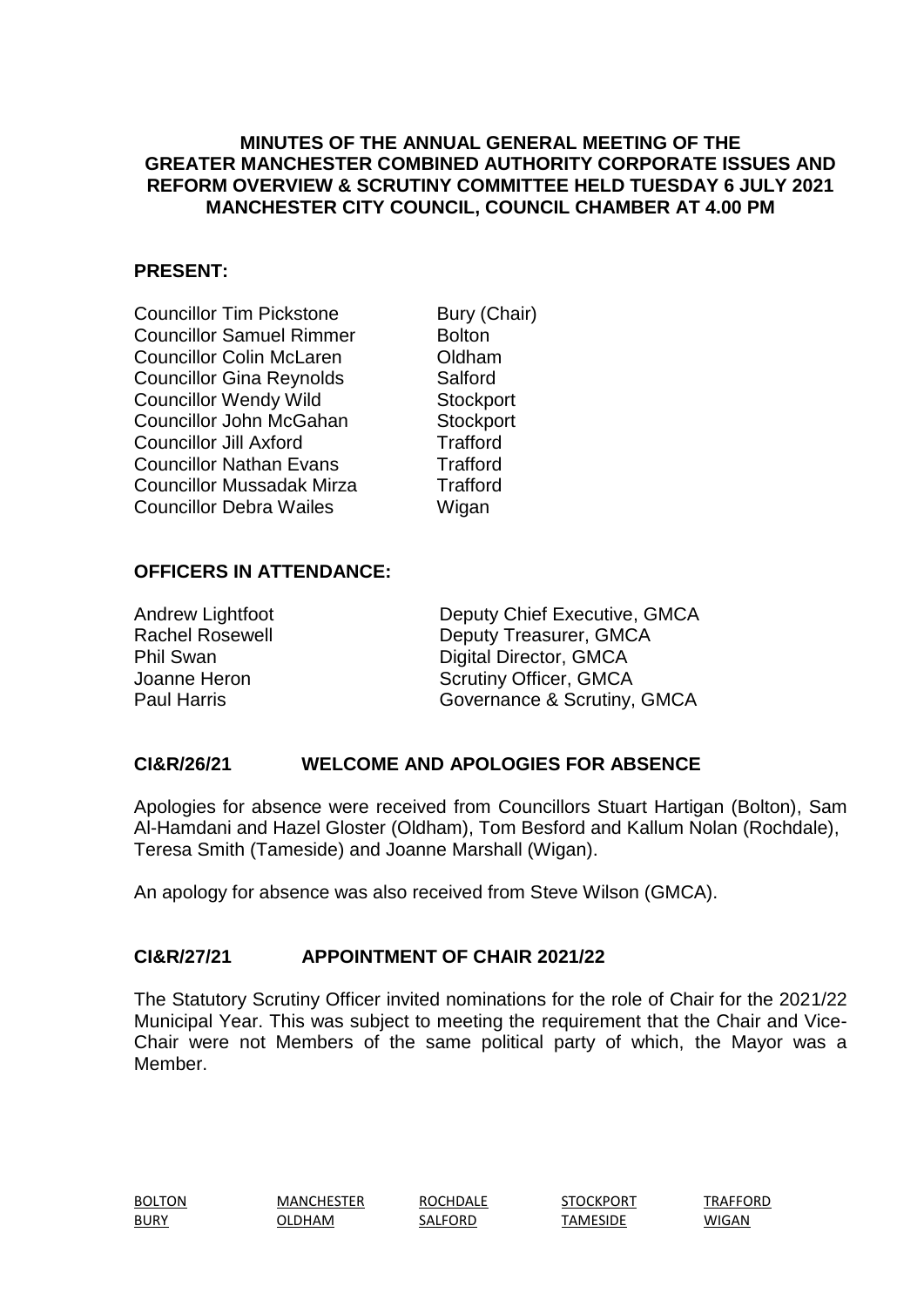The Committee agreed the appointment of Councillor Tim Pickstone (Bury) as Chair for the 2020/21 Municipal Year.

## **RESOLVED/-**

That Councillor Tim Pickstone (Bury) be appointed as Chair for the 2021/22 Municipal Year.

## **CI&R/28/21 APPOINTMENT OF VICE-CHAIR**

The Chair asked for nominations for the role of Vice-Chair for the 2021/22 Municipal Year. Again, this was subject to meeting the requirement that the Chair and Vice-Chair were not Members of the same political party of which, the Mayor was a Member.

The Committee agreed the appointment of Councillor Nathan Evans (Trafford) as Vice-Chair for the 2021/22 Municipal Year.

## **RESOLVED/-**

That Councillor Nathan Evans (Trafford) be appointed as Chair for the 2021/22 Municipal Year.

## **CI&R/29/21 MEMBERSHIP OF THE GREATER MANCHESTER CORPORATE ISSUES & REFORM OVERVIEW & SCRUTINY COMMITTEE 2021/22**

#### **RESOLVED/-**

That the Committee noted its Membership for the 2021/22 Municipal Year.

## **CI&R/30/21 MEMBERS' CODE OF CONDUCT AND ANNUAL DELCARATION FORM**

Members were reminded of their obligations under the GMCA Members' Code of Conduct and were requested to complete an annual declaration of interest form, which had been emailed to them by the Governance & Scrutiny Officer. The form should be returned within 28 days.

#### **RESOLVED/-**

- 1. That the GMCA's Member Code of Conduct (Appendix A of the report) be noted.
- 2. That Members complete and return their annual declaration of interest form within 28 days.